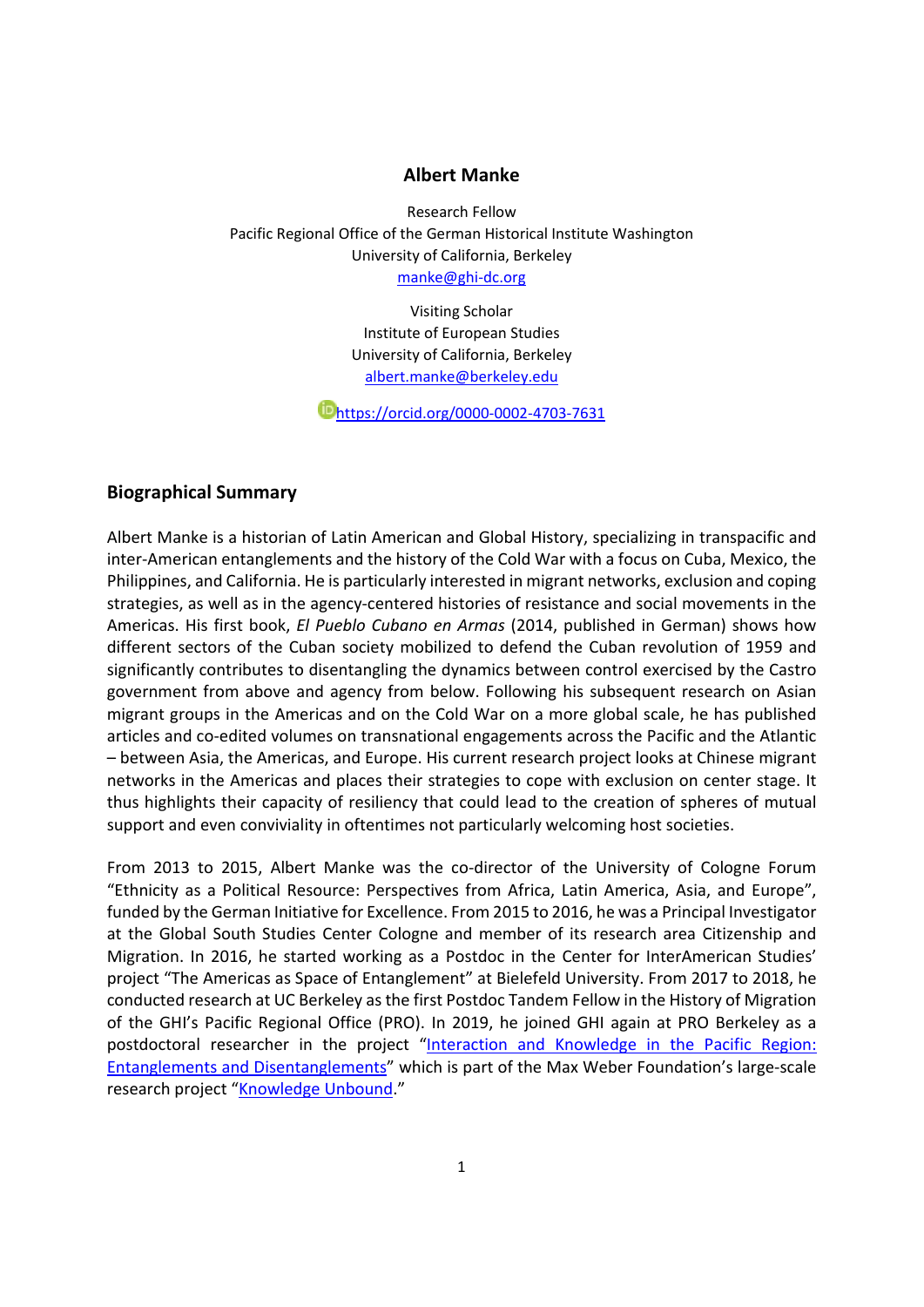## **Main Areas of Interest**

- Migration in an entangled inter-American and transpacific perspective
- Exclusion, racism, xenophobia, and migrant's coping strategies
- Latin America's Cold War History in an inter-American and global perspective
- Social movements, resistance and revolutions in Latin America
- History of Cuba

### **GHI Research Project**

 "Coping with Exclusion: Chinese Migrant Networks in the Americas and Across the Pacific in the Late Nineteenth and Early Twentieth Century"

# **Professional Positions**

|           | Since 09/2019 Research Fellow, Pacific Regional Office of the German Historical Institute<br>Washington, University of California, Berkeley |
|-----------|---------------------------------------------------------------------------------------------------------------------------------------------|
| 2016-2019 | Postdoctoral Researcher and Lecturer, Department of Ibero-American History /<br>Center for InterAmerican Studies, Bielefeld University      |
| 2009-2016 | Assistant Professor, Department of Iberian and Latin American History, University<br>of Cologne                                             |
| 2008      | Lecturer, Department of Iberian and Latin American History, University of Cologne                                                           |
| 2007      | Senior Expert, Museo de las Memorias: Dictadura y Derechos Humanos en<br>Paraguay, Asunción                                                 |
| 2004-2006 | Freelance Collaborator, NS Documentation Center, Cologne                                                                                    |

# **Education**

| 2014      | Ph.D. in Iberian and Latin American History, University of Cologne                                                                            |
|-----------|-----------------------------------------------------------------------------------------------------------------------------------------------|
| 2004-2011 | Doctoral Studies, University of Cologne, Instituto de Historia de Cuba, University<br>of Pittsburgh, Florida International University, et al. |
| 2002      | M.A. in Spanish Philology, Philosophy and Iberian and Latin American History,<br>University of Cologne                                        |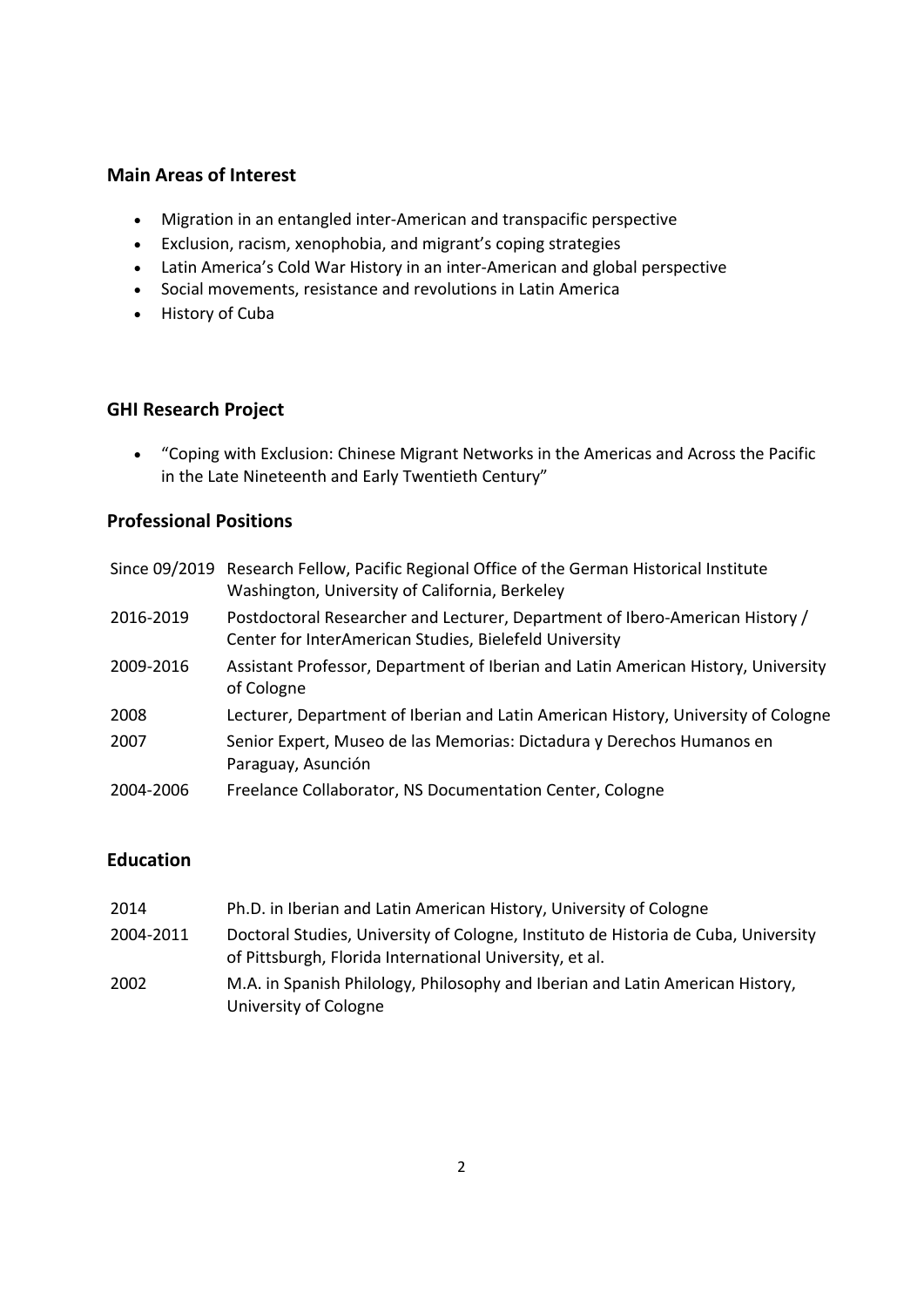# **Fellowships**

| 2017-2018 | Postdoctoral Tandem Fellowship in the History of Migration, GHI / PRO Berkeley,<br><b>Volkswagen Foundation</b> |
|-----------|-----------------------------------------------------------------------------------------------------------------|
| 2014      | Publishing grant, Rosa Luxemburg Foundation                                                                     |
| 2007-2009 | Doctoral fellowship, Rosa Luxemburg Foundation                                                                  |
| 2006-2007 | Doctoral research stipend, German Academic Exchange Service                                                     |
| 2005      | Doctoral research stipend, German Academic Exchange Service                                                     |
| 1998-1999 | Sokrates/Lingua fellowship, European Commission                                                                 |

# **Publications**

### **Monographs and Edited Volumes**

- *Coping with Discrimination and Exclusion: Experiences of Free Chinese Migrants in the Americas in a Transregional and Diachronic Perspective.* (Inter‐American Studies, 32) Trier: WVT / New Orleans: University of New Orleans Press, 2021.
- *Haciendo frente a la discriminación y a la exclusión: Las experiencias de migrantes chinos libres en las Américas desde una perspectiva transregional y diacrónica*. (Ensayos InterAmericanos, 5) Bielefeld: Kipu, 2020. [Open access](https://pub.uni-bielefeld.de/download/2943272/2943490/Manke_Haciendo frente a la discriminaci%C3%B3n y a la exclusi%C3%B3n.pdf) (Edited with Julia Roth). *América Latina: respuestas populares a la crisis*. Tema Central de *Nueva Sociedad* 273 (enero‐febrero 2018). [Open access](http://nuso.org/revista/273/america%E2%80%90latina%E2%80%90respuestas%E2%80%90populares%E2%80%90la%E2%80%90crisis/)
- (Edited with Kateřina Březinová). *Kleinstaaten und sekundäre Akteure im Kalten Krieg: Politische, wirtschaftliche, militärische und kulturelle Wechselbeziehungen zwischen Europa und Lateinamerika*. Bielefeld: Transcript, 2016.
- Edited as member of University of Cologne 'Ethnicity as a Political Resource.' *Conceptualizing Ethnicity as a Political Resource – Across Disciplines, Regions, and Periods.* Bielefeld: Transcript, 2015. [Open access](http://www.transcript%E2%80%90verlag.de/978%E2%80%903%E2%80%908376%E2%80%903013%E2%80%908/ethnicity%E2%80%90as%E2%80%90a%E2%80%90political%E2%80%90resource)
- *El pueblo cubano en armas. Die Revolutionären Nationalmilizen und die Verteidigung der kubanischen Revolution von 1959.* (Historamericana, 35) Stuttgart: Heinz, 2014.

### **Articles and Book Chapters**

- "Dynamics of Exclusion and Xenophobia against Free Chinese Migrants in the Americas in the Modern Age." *Bulletin of the German Historical Institute* 66 (Spring 2020). *[forthcoming]*
- "The Impact of the 1949 Chinese Revolution on a Latin American Chinese Community: Shifting Power Relations in Havana's Chinatown." *Revista Brasileira de Política Internacional* 61:2, e007 (2018). [Open access](http://dx.doi.org/10.1590/0034%E2%80%907329201800207)
- (With Julia Roth). "¿Qué crisis y qué respuestas? Pensar las crisis en su contexto sociohistórico", in: *Nueva Sociedad* 273 (enero‐febrero de 2018): 34‐43. [Open access](http://nuso.org/articulo/que%E2%80%90crisis%E2%80%90y%E2%80%90que%E2%80%90respuestas/)
- "Historias entrelazadas de la Guerra Fría global: El impacto de la revolución china en América Latina." In *Historia global y circulación de saberes en Iberoamérica, siglos XVI‐XXI*, ed. David G.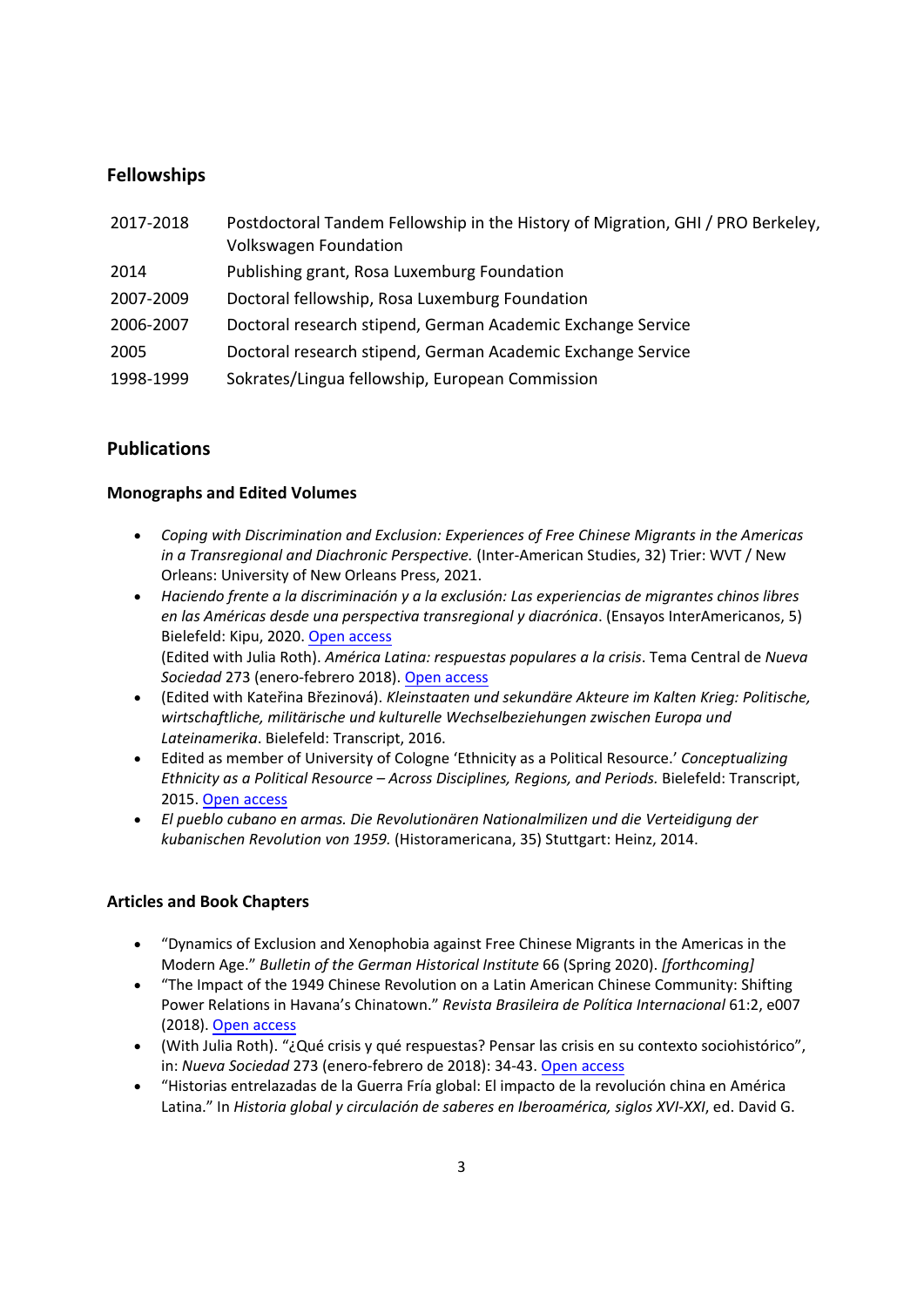Díaz Arias and Ronny J. Viales Hurtado. San José: Universidad de Costa Rica, Vicerrectoría de Investigación, Centro de Investigaciones Históricas de América Central, 2018, 111‐130.

- (With Kateřina Březinová and Laurin Blecha). "Conceptual Readings into the Cold War: Towards Transnational Approaches from the Perspective of Latin American Studies in Eastern and Western Europe." *Revista Estudos Históricos* 30:60 (2017), 203‐218. [Open access](http://dx.doi.org/10.1590/S2178%E2%80%9014942017000100011)
- "La reformulación de los conceptos de ciudadanía, patriotismo y cubanidad en los comienzos de la revolución cubana de 1959." In I*dentidades Nacionales en América Latina: discursos, saberes, representaciones*, ed. by Katharina Motzkau, Vanessa Höse, and Antonio Sáez‐Arance. (Historamericana, 39). Stuttgart: Heinz, 2017, 107‐123.
- "Etnización y revolución: La lucha por el poder entre los inmigrantes chinos en Cuba durante la Guerra Fría." *Jahrbuch für Geschichte Lateinamerikas – Anuario de Historia de América Latina* 53:1 (December 2016), 353‐374.
- "Waffen für ein revolutionäres Kuba: Kuba und die Tschechoslowakei, der Beginn einer neuen transatlantischen Allianz im Kalten Krieg." In *Kleinstaaten und sekundäre Akteure im Kalten Krieg: Politische, wirtschaftliche, militärische und kulturelle Wechselbeziehungen zwischen Europa und Lateinamerika*, ed. by Albert Manke and Kateřina Březinová. Bielefeld: Transcript, 2016, 169‐185.
- "El 'pueblo' cubano y la revolución de 1959." In *El pueblo de Europa y su voz en el espacio cultural europeo: ¿Quién es el pueblo? – ¡Nosotros somos el pueblo!*, ed. by Christian Wentzlaff‐Eggebert. Köln: Universität zu Köln, Arbeitskreis Spanien–Portugal– Lateinamerika, 2015, 36‐44.
- "Chinese in the Cuban revolution: An ethnically marked political mobilization?" In *Conceptualizing Ethnicity as a Political Resource – Across Disciplines, Regions, and Periods*, ed. by University of Cologne Forum 'Ethnicity as a Political Resource.' Bielefeld: Transcript, 2015, 237‐ 252. [Open access](http://www.transcript%E2%80%90verlag.de/978%E2%80%903%E2%80%908376%E2%80%903013%E2%80%908/ethnicity%E2%80%90as%E2%80%90a%E2%80%90political%E2%80%90resource)
- "Cuba y Checoslovaquia: Una nueva alianza estratégica en la Guerra Fría." In *Las relaciones entre Europa Central y Oriental y América Latina 1945‐ 1989*, ed. by Josef Opatrný. Ibero‐Americana Pragensia, Supplementum 40. Praga: Universidad Carolina de Praga/Editorial Karolinum, 2015, 87‐99.
- "Paraguay." In *Lexikon zur Überseegeschichte*, ed. by Gesellschaft für Überseegeschichte/Hiery, Hermann, et al. Stuttgart: Franz Steiner, 2015, 626‐627.
- "El nacionalsocialismo en Colonia hasta 1945 y la recuperación de la memoria histórica hasta la actualidad." In *Violencias y Miedos: Una reflexión desde la historia, el cine y las migraciones contemporáneas*, ed. by Aristarco Regalado Pinedo. Guadalajara: Universidad de Guadalajara, C.U. de Los Lagos, 2014, 101‐142.
- "In Defense of the Cuban Revolution: Mobilization and Popular Support for Revolutionary Change, 1959‐1961." In *Handbook on Cuban History, Literature, and the Arts: New perspectives on historical and contemporary social change*, edited by Mauricio Font and Araceli Tinajero. Boulder: Paradigm, 2014, 25‐36.
- "Guerilla." In *Das Lateinamerika‐Lexikon*, ed. by Silke Hensel and Barbara Potthast. Wuppertal: Peter Hammer Verlag, 2013, 130‐132.
- "Neue Aspekte der Gründung und Organisation der Revolutionären Nationalmilizen Kubas, 1959‐ 1961." In *Kuba: 50 Jahre zwischen Revolution, Reform – und Stillstand?* (Lateinamerika im Fokus, 7), ed. by Cristina Eßer et al. Berlin: Wissenschaftlicher Verlag Berlin, 2011, 91‐120.
- "Kuba wird 'sozialistischer Staat': Setzt mich auf die Liste..." *Damals* 43 (5/2011), section "Es geschah vor 50 Jahren", 10‐13.
- "Aspectos de la Fundación y Organización de las Milicias Nacionales Revolucionarias de Cuba, 1959‐1961." In *El Caribe Hispano de los Siglos XIX y XX: Viajeros y Testimonios* (Ibero‐Americana